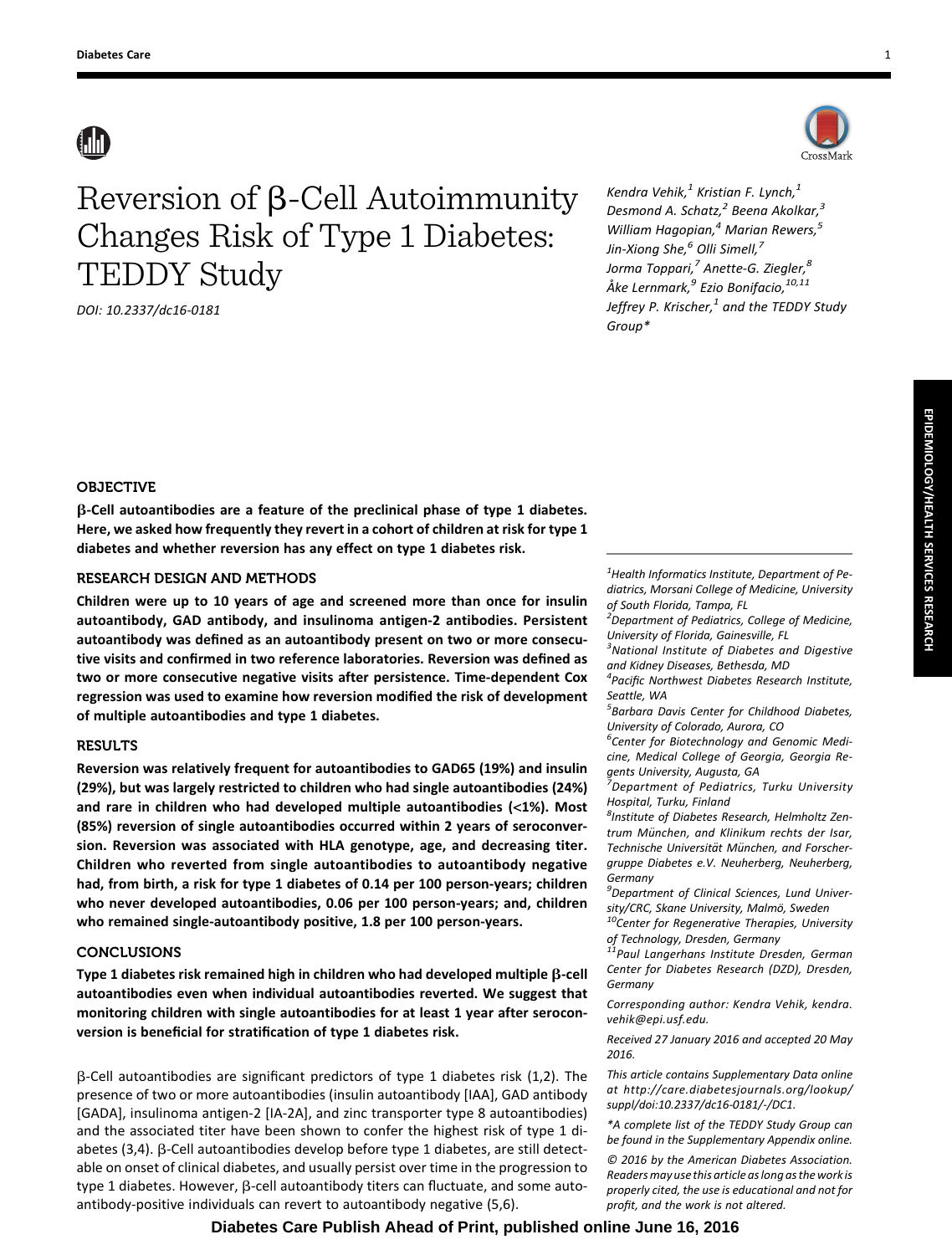Persistent  $\beta$ -cell autoantibodies (i.e., positive at consecutive visits) are associated with high-risk type 1 diabetes HLA genotypes, and transient autoantibody expression with lower genetic risk (4,7). Previous findings in the Finnish Type 1 Diabetes Prediction and Prevention (DIPP) and Diabetes Autoimmunity Study in the Young (DAISY) studies showed that  $\sim$  50% of autoantibodypositive subjects at a single visit revert to negative within 2 years (5,7). Although little is known about the effects of the variable presence of  $\beta$ -cell autoantibodies on the risk of type 1 diabetes, transience may be true remission of autoimmunity, humoral markers only, or just assay variability. Assessing autoantibody expression may clarify the natural progression of the disease and assist in the identification of factors associated with different progression rates. Such knowledge will assist in risk profiling as well as in reducing the cost burden of repeat testing of autoimmunity.

The aim of this study was to determine whether the persistence of  $\beta$ -cell autoantibodies over time could stratify the risk for type 1 diabetes and further clarify the natural progression of the disease and its association with different progression rates in The Environmental Determinants of Diabetes in the Young (TEDDY) study of genetically high-risk children.

#### RESEARCH DESIGN AND METHODS

#### Study Population

TEDDY is a prospective cohort study of children at genetic high risk for type 1 diabetes, funded by the National Institutes of Health, which seeks to identify environmental causes of type 1 diabetes. There are six clinical research centers $$ three in the U.S.: Colorado, Georgia/Florida, Washington, and three in Europe: Finland, Germany, and Sweden. The high-risk genotypes for subjects screened from the general population with no family history of type 1 diabetes (89%) were as follows: DRB1\*04-DQA1\*03-DQB1\*03:02/DRB1\* 03-DQA1\*05-DQB1\*02:01 (DR3/4-Q2/8), DRB1\*04-DQA1\*03-DQB1\*03:02/DRB1\* 04-DQA1\*03-DQB1\*03:02 (DR4/4-DQ8/8), DRB1\*04-DQA1\*03-DQB1\*03:02/DRB1\* 08-DQA1\*04-DQB1\*04:02 (DR4/8-DQ8/4), and DRB1\*03-DQA1\*05-DQB1\*02:01/ DRB1\*03-DQA1\*05-DQB1\*02:01 (DR3/ 3-DQ2/2) and six additional genotypes in first-degree relatives of those with a family

history of type 1 diabetes, as previously described (8).

Children enrolled are monitored prospectively from 3 months to 15 years with study visits every 3 months until 4 years and every 3 or 6 months thereafter, depending on autoantibody positivity. All children who are persistently positive for any autoantibody are monitored every 3 months until the age of 15 years or onset of type 1 diabetes. If remission of all autoantibodies occurs at any time during follow-up for a period of four consecutive visits or 1 year, a follow-up interval of 6 months becomes effective. Detailed study design and methods have been previously published (9,10). The protocol was approved by institutional review boards at participating centers, and all participants provided written informed consent before participation in the genetic screening and enrollment.

#### $\beta$ -Cell Autoantibodies

b-Cell autoantibodies IAA, GADA, or IA-2A were measured in two laboratories by radiobinding assays (9,10). In the U.S., all sera were assayed at the Barbara Davis Center for Childhood Diabetes at the University of Colorado Denver; in Europe, all sera were assayed at the University of Bristol, U.K. Both laboratories reported high sensitivity, specificity, and concordance (11). All positive  $\beta$ -cell autoantibodies and 5% of negative samples were retested in the other reference laboratory and deemed confirmed if concordant. Autoantibody determination of maternal acquired or de novo appearance was based on the presence of both maternal and child autoantibodies over the first 18 months of age. De novo production was designated if the mother was negative for autoantibodies and the child was positive. If the mother was positive, then the child was deemed negative for autoantibodies unless the child had a negative sample before the first positive sample or the autoantibody persisted beyond 18 months of age. Persistent b-cell autoimmunity was defined as autoantibody presence on two or more consecutive visits 3 months apart and confirmed in two TEDDY laboratories. Reversion was defined as two or more consecutive negative visits after persistence. Age of seroconversion was the age of the child on the initial date of

seroconversion to persistent  $\beta$ -cell autoimmunity. The specific autoantibody result on the initial date was defined as the baseline measure. Type 1 diabetes was defined according to American Diabetes Association criteria for diagnosis (12). HLA-eligible subjects were  $<$ 10 years of age and screened a minimum of four times during follow-up for IAA, GADA, and IA-2A. Children who were ineligible for this analysis included those who did not have an autoantibody test result ( $n = 55$ ) and were HLA ineligible  $(n = 118)$ . Children who developed type 1 diabetes within 3 months of the last autoantibody negative ( $n = 6$ ) or first positive test result ( $n = 19$ ) were defined as not developing persistent autoantibodies before type 1 diabetes. Other children who developed type 1 diabetes more than 3 months after the last autoantibody test ( $n = 14$ , min-max time after last test 0.8–8.3 years) were censored at the time of the last test because it was not possible to determine persistent autoantibodies before diagnosis. Autoantibody-positive children who were lost to follow-up immediately after the persistent sample were censored at the time of the initial seroconversion because they were never observed at risk for reversion ( $n = 14$ ).

Autoantibody titers were converted to z-scores due to different autoantibody cutoff values in the two reference laboratories (Bristol and Denver) and change in type of assay over time from the original TEDDY standard assay to the harmonized assay. Autoantibody titers were converted to SD units centered on the assay threshold for analysis. The harmonized assay was used for IA-2A and GADA; if a measure was missing from the harmonized assay, the TEDDY assay transformed to the harmonized assay was used. The Bristol z-score was used for IAA (not harmonized), and, if missing, the Denver z-score was used. Change in z-score over time had a symmetrical distribution and was untransformed. The z-score will be denoted as titer.

#### Statistical Analysis

Data were analyzed using SAS 9.4 software (SAS Institute Inc., Cary, NC), and GraphPad PRISM 5.03 software (GraphPad Software Inc., La Jolla, CA) was used for figures. The Mann-Whitney  $U$  test was used to assess differences in time to reversion among children who had reverted.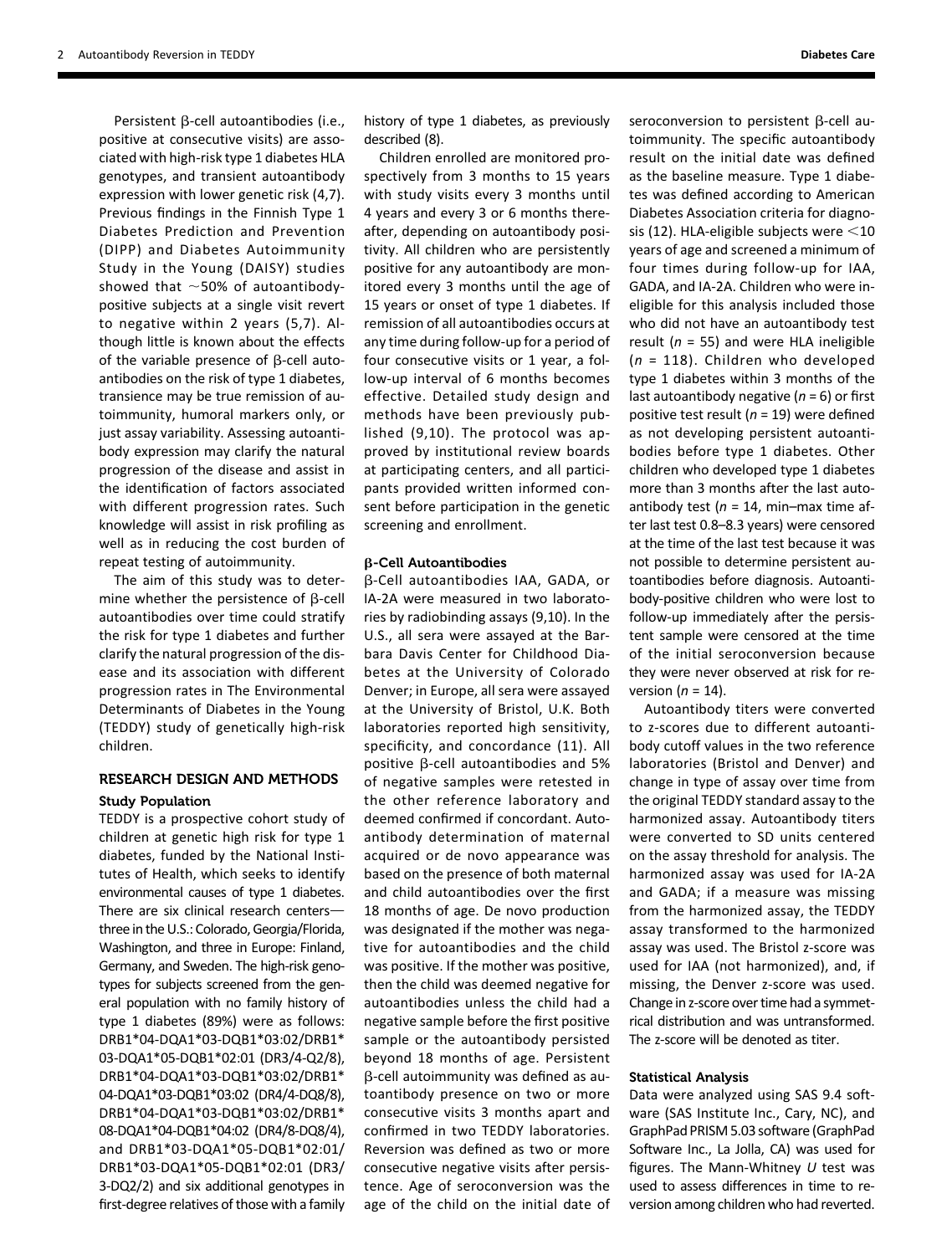Time-dependent Cox regression examined how reversion modified risk of both development of multiple autoantibodies and type 1 diabetes in two nonmutually exclusive cohorts defined by number of autoantibodies at the time of seroconversion (single autoantibody or multiple autoantibodies). Kaplan-Meier curves were used to descriptively show the cumulative incidence of multiple autoantibodies and reversion separately as well as the cumulative risk of type 1 diabetes for children who did and did not revert (hazard ratios and P values from time-dependent Cox proportional hazards models were used to evaluate statistical relevance). Multivariable analyses were adjusted for HLA-DR-DQ, sex, age of first autoantibody seroconversion, family history of type 1 diabetes, country of residence, and, when appropriate, presence of other autoantibodies, baseline autoantibody titer at the time of seroconversion, and change in autoantibody titers from the initial sample to consecutive samples. The incidence of type 1 diabetes was described as a rate per 100 person-years from birth. Exact 95% CI in incidence rates were calculated using the  $\chi^2$  relationship to the Poisson distribution. All analyses were preplanned. P values of  $<$ 0.05 were considered significant and two-sided.

### **RESULTS**

Overall, 596 of 8,503 (7%) of the eligible enrolled HLA high-risk children in TEDDY developed one or more persistent autoantibodies (remained single,  $n = 225$ ; developed multiple,  $n = 371$ ) and were monitored until 31 March 2015 for the development of type 1 diabetes (Fig. 1). Median (interquartile range) age at initial seroconversion was 27.7 (15.2–48.3) months. Of these 596 children, 164 (28%) developed type 1 diabetes, and by the time of diagnosis, 146 of 164 (89%) were positive for two or more autoantibodies at least once during follow-up. The current analysis examined both the single autoantibody– and multiple autoantibody–positive children for changes in autoantibody expression and the effect of those changes on the development of type 1 diabetes.

# Factors Associated With Persistence/Reversion

Descriptive statistics for those autoantibody-positive children who had single or multiple persistent autoantibodies are



Figure 1-Flowchart of  $\beta$ -cell autoantibody (Ab) persistent positivity (n = 596), number of autoantibodies at time of initial seroconversion (single autoantibody,  $n = 500$ ; multiple autoantibodies,  $n = 96$ ), number that remained positive or became negative, and how many developed type 1 diabetes (T1D).

reported in [Supplementary Table 1](http://care.diabetesjournals.org/lookup/suppl/doi:10.2337/dc16-0181/-/DC1). In addition, these data specify the distribution of known risk factors and their influence on the risk of autoimmune reversion. At the time of the initial seroconversion, 500 children presented with only one persistent autoantibody (242 GADA, 245 IAA, 13 IA-2A), 84 presented with two autoantibodies, and 12 presented with three autoantibodies. Among the children with a single autoantibody, 24% reverted: 19% (45 of 242) for GADA (median time: 8.8 months), 29% (72 of 245) for IAA (median time: 10.1 months), and 8% (1 of 13) for IA-2A (median time: 6.1 months). Reversion primarily occurred within 1 year of the initial seroconversion (69% of GADA reversions, 64% of IAA reversions, 100% of IA-2A reversions). Of the children who reverted for their single autoantibody, 19% seroconverted back to positive: 18% (8 of 45) for GADA, 19% (14 of 72) for IAA, and 0% (0 of 1) for IA-2A. Children who were initially multiple autoantibody

positive ( $n = 96$ ) or who developed persistent multiple autoantibodies after initial seroconversion to a single autoantibody  $(n = 275)$  were less likely to revert to negative; 1.2% when two autoantibodies were present, and 0.5% when three autoantibodies were present.

Risk of reversion of a single GADA or IAA was associated with the change from baseline titer of the autoantibody to next consecutive sample titer ([Supplementary Table 1\)](http://care.diabetesjournals.org/lookup/suppl/doi:10.2337/dc16-0181/-/DC1). An increase from the baseline autoantibody titer to the defining persistent sample (consecutive) titer decreased the risk of reversion (GADA: HR 0.18, 95% CI 0.09–0.35,  $P < 0.001$ ; and, IAA: HR 0.32, 95% CI 0.19–0.56,  $P < 0.001$ ), such that an increase compared with a decrease in titer reduced the risk of GADA reversion by 82% and IAA by 68%. IAA was more likely to revert in children with HLA-DR3/ 3-DQ2/2 compared with HLA-DR3/ 4-DQ2/8 (HR 2.67, 95% CI 1.14–6.24,  $P = 0.03$ ) and less likely to revert when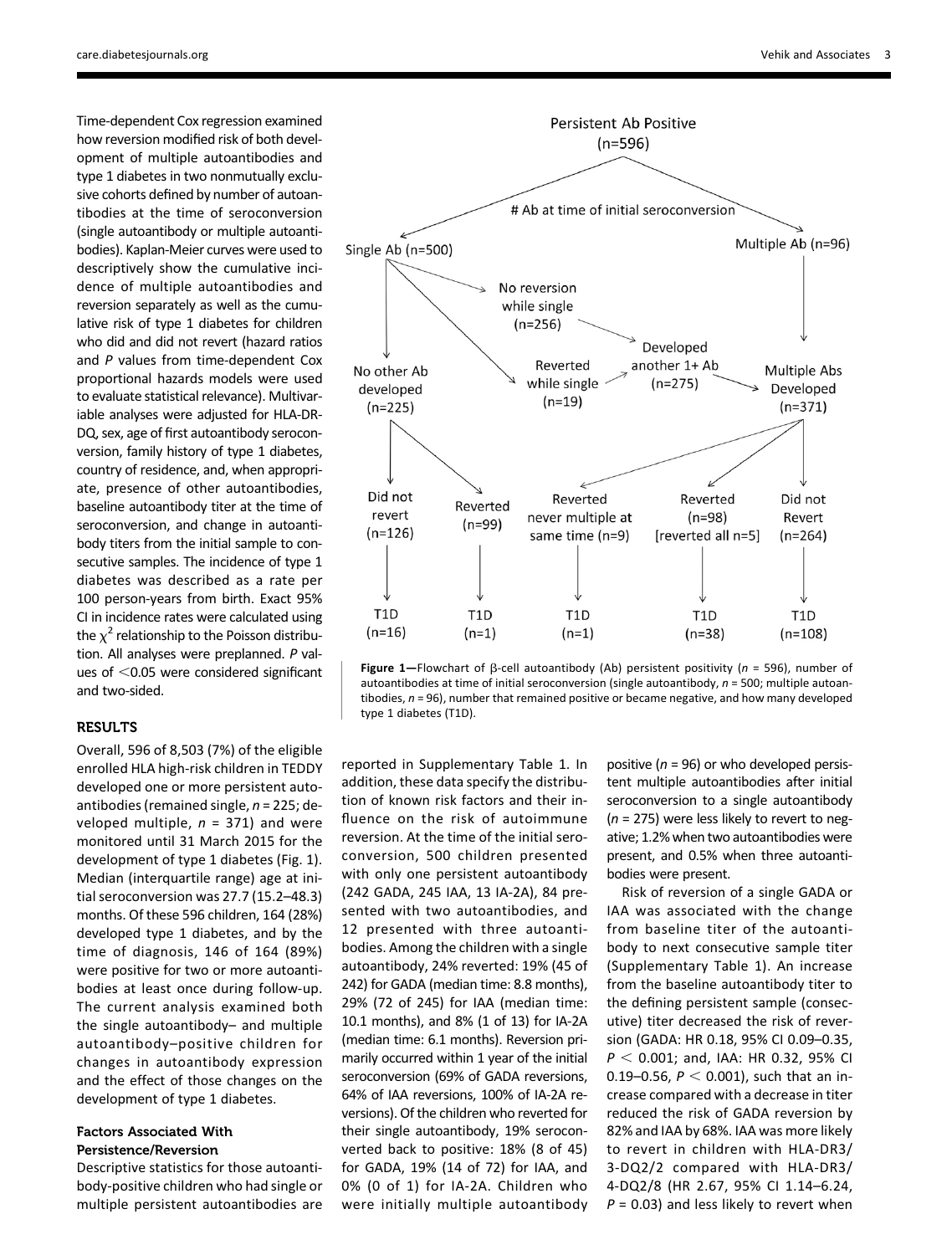baseline levels were very high ( \$3 SD above cutoff). Age at seroconversion was strongly associated with GADA reversion; each year older in early life reduced the risk of reversion by 4% (HR 0.96, 95% CI 0.94-0.97,  $P < 0.001$ ). Sex, family history of type 1 diabetes, and country did not predict GADA, IAA, or IA-2A reversion.

## Risk of Developing Other Autoantibodies and Persistence/Reversion

Reversion of autoantibodies affected the risk of developing other autoantibodies (Table 1). After adjusting for known risk factors associated with type 1 diabetes autoimmunity, GADA reversion, when presenting as a single autoantibody, reduced the risk of developing multiple autoantibodies by 90% (HR 0.10, 95% CI 0.03-0.29,  $P <$ 0.0001) compared with children with a single persistent autoantibody; IAA reversion reduced the risk of developing multiple autoantibodies by 76% (HR 0.24, 95% CI 0.13-0.44,  $P < 0.0001$ ). Reversion of IA-2A was rare (3% [9 of 290]). Development of another autoantibody essentially precluded reversion. The cumulative percentage of children who developed multiple autoantibodies was 50% within 1 year (median survival time, 12.7 months) (Fig. 2 A). The cumulative percentage for the children who reverted was 14% during the same follow-up time (1 year).

# Risk of Type 1 Diabetes and Persistence/Reversion

Reversion of a speci fic autoantibody on risk of type 1 diabetes after development of multiple autoantibodies was also examined. The seroconversion and reversion of GADA or IAA in the presence of multiple autoantibodies appeared to modify the risk of type 1 diabetes compared with those with persistent autoantibodies (Table 1) after adjustment for known type 1 diabetes risk factors. Among children who seroconverted for GADA at the time of or after the appearance of another autoantibody, GADA reversion (10% [22 of 214]) was associated with a greater risk of progression to type 1 diabetes (adjusted HR 3.77, 95% CI 2.04 –6.96,  $P < 0.0001$ ). In contrast, IAA reversion (21% [70 of 341]) when another autoantibody was present had little effect

| Risk                   | Table 1–Reversion on the risk of multiple autoantibodies and/or type 1 diabetes based on the type and order of islet autoantibodies initially developed<br>Ab(s) developed                                                                                                        |           | Follow-up pattern of specific Ab                      |           |                         |                                 |                         | Outcome developed                                |                                                                                                  |                                                      | Reversion on outcome           |            |
|------------------------|-----------------------------------------------------------------------------------------------------------------------------------------------------------------------------------------------------------------------------------------------------------------------------------|-----------|-------------------------------------------------------|-----------|-------------------------|---------------------------------|-------------------------|--------------------------------------------------|--------------------------------------------------------------------------------------------------|------------------------------------------------------|--------------------------------|------------|
| Outcome                | follow-up & order developed<br>relative to specific Ab<br>Ab number through                                                                                                                                                                                                       | Total (N) | specific Ab group<br>persistence of<br>ŏ<br>Reversion | 2         | Percent of<br>total (%) | z                               | Percent of<br>group (%) | Months to<br>outcome<br>(median)                 | person-years<br>Incidence<br>per 100                                                             | Adjusted for age of<br>seroconversion<br>HR (95% CI) | Fully adjusted*<br>HR (95% CI) | P value    |
| Multiple<br><b>Abs</b> | Single, IAA first                                                                                                                                                                                                                                                                 | 245       | $\overline{4}$<br>Reverted IAA<br>Persistent          | 173<br>72 | 70.6<br>29.4            | 139<br>$\mathfrak{a}$           | 80.4<br>22.2            | 23.1<br>5.1                                      | 92.9<br>5.2                                                                                      | $0.25(0.14 - 0.44)$<br>ref                           | $0.24(0.14 - 0.44)$<br>tef     | $<$ 0.0001 |
|                        | Single, GADA first                                                                                                                                                                                                                                                                | 242       | Persistent GADA<br>Reverted GADA                      | 197<br>45 | 18.6<br>81.4            | $\frac{11}{11}$<br>$\mathsf{m}$ | 56.4<br>6.7             | 33.6<br>8.3                                      | 33.8<br>$\frac{6}{1}$                                                                            | $0.07(0.02 - 0.21)$<br>ref                           | $0.10(0.03 - 0.29)$<br>ref     | 0.0001     |
| diabetes<br>Type 1     | Single, IAA first                                                                                                                                                                                                                                                                 | 90        | A<br>$\overline{A}$<br>Persistent<br>Reverted I       | 56<br>34  | 37.8<br>62.2            | $\Omega$<br>$\overline{ }$      | 29.4<br>1.8             | 11.5<br>45.0                                     | 13.6<br>0.4                                                                                      | $0.05(0.01 - 0.44)$<br>ref                           | $0.02(0.00 - 0.42)$<br>ref     | 0.02       |
|                        | Multiple, IAA first                                                                                                                                                                                                                                                               | 139       | $\overline{A}$<br>Remained<br>persistent              | 114       | 82.0                    | 95                              | 49.1                    | 19.3                                             | 17.7                                                                                             | ŗef                                                  | ref                            |            |
|                        |                                                                                                                                                                                                                                                                                   |           | Reverted IAA after<br>multiple                        | 25        | 18.0                    | G                               | 36.0                    | 33.4                                             | 7.6                                                                                              | $0.72(0.34 - 1.51)$                                  | $1.18(0.54 - 2.57)$            | 0.68       |
|                        | Multiple, IAA after other Abs                                                                                                                                                                                                                                                     | 186       | $\overline{4}$<br>Reverted IAA<br>Persistent          | 141<br>45 | 75.8<br>24.2            | $\overline{1}$<br>5             | 33.3<br>43.3            | 17.4<br>48.3                                     | 19.2<br>8.3                                                                                      | $0.78(0.42 - 1.44)$<br>ref                           | $0.95(0.48 - 1.88)$<br>ref     | 0.88       |
|                        | Single, GADA first                                                                                                                                                                                                                                                                | 128       | Persistent GADA                                       | 86        | 67.2                    | 4<br>$\circ$                    | 4.7                     | 37.8                                             | 1.8                                                                                              | ref                                                  | ref                            |            |
|                        | Multiple, GADA first                                                                                                                                                                                                                                                              | $\Xi$     | Reverted GADA<br>Remained                             | 105<br>42 | 94.6<br>32.8            | 28                              | 26.7<br>0.0             | 24.8<br>$\stackrel{\triangle}{\scriptstyle\sim}$ | 10.0<br>$\overline{0}$                                                                           | 0.00<br>ref                                          | 0.00<br>ref                    |            |
|                        |                                                                                                                                                                                                                                                                                   |           | persistent GADA<br>Reverted GADA<br>after multiple    | 6         | 5.4                     | 4                               | 66.7                    | 25.5                                             | 21.0                                                                                             | 2.21 (0.76-6.36)                                     | $2.34(0.55 - 10.4)$            | 0.25       |
|                        | Multiple, GADA after other Abs                                                                                                                                                                                                                                                    | 214       | Persistent GADA<br>Reverted GADA                      | 192<br>22 | 89.7<br>10.3            | 73<br>$\overline{1}$            | 38.0<br>77.3            | 18.6<br>31.3                                     | 12.6<br>23.0                                                                                     | $2.70(1.57 - 4.63)$<br>ref                           | $3.77(2.04 - 6.96)$<br>ref     | $<$ 0.0001 |
|                        | Single or multiple IA2A anytime                                                                                                                                                                                                                                                   | 290       | <b>A2A</b><br>Reverted IA2A<br>Persistent I           | 281<br>G  | 96.9<br>3.1             | 126<br>$\sim$                   | 44.8<br>22.2            | 20.9<br>48.8                                     | 18.3<br>4.8                                                                                      | $0.26(0.06 - 1.05)$<br>ref                           | $0.35(0.08 - 1.46)$<br>ref     | 0.15       |
|                        | Ab, autoantibody; N/A, not applicable given the numerator and denominator are 0. *Adjusted for HLA-DQ, sex, age of autoantibody seroconversion, family history of type 1 diabetes, country of residence,<br>presence of other autoantibodies, baseline autoantibody level at time |           |                                                       |           |                         |                                 |                         |                                                  | of seroconversion, and change in autoantibody levels from the initial to the consecutive sample. |                                                      |                                |            |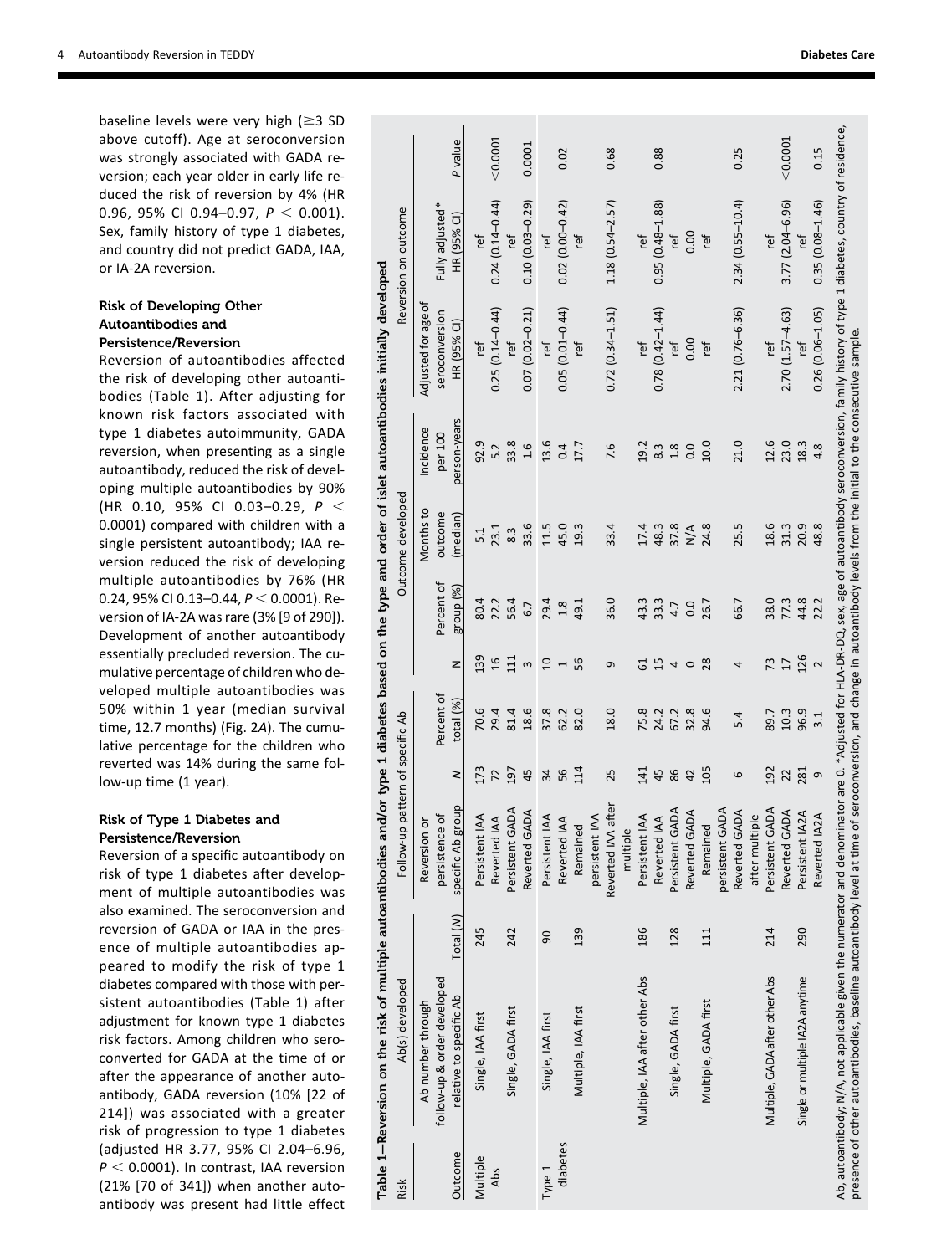

Figure 2-A: Cumulative incidence of development of multiple autoantibodies (Ab) after initial seroconversion and cumulative incidence of autoantibody reversion. B: Risk of progression to type 1 diabetes by autoantibody persistence (single and multiple) and reversion.

on risk of type 1 diabetes accounting for known risk factors (IAA appeared in the presence [adjusted HR 0.95, 95% CI 0.48–1.88,  $P = 0.88$ ] or before the appearance of other autoantibodies [adjusted HR 1.18, 95% CI 0.54–2.57, P = 0.68]).

The incidence (95% CI) of type 1 diabetes from birth up to 10 years was calculated by the child's autoantibody seroconversion and reversion pattern during follow-up. Among children who seroconverted for a single autoantibody without reverting, the incidence (95% CI) of type 1 diabetes was  $1.83$  (1.05– 2.97) per 100 person-years (Table 2). Those who remained single IAA without reverting had a 5.48 (2.63–10.10) per 100 person-years risk of type 1 diabetes; whereas, those with a single nonreverting GADA had a risk of 0.62 (0.17–1.59) per 100 person-years. The children who seroconverted and reverted for a sole autoantibody (0.14 [0.00–0.79] per 100 person-years,  $n = 1$  of 99) had a relatively similar risk of type 1 diabetes as the HLA high-risk children who had not seroconverted (0.06 [0.04–0.09] per 100 person-years,  $n = 25$  of 7,907). The incidence (95% CI) of type 1 diabetes for those children who developed multiple autoantibodies over time and never reverted for any autoantibody was 7.19 (5.90–8.68) per 100 person-years. Among

children who developed two or more autoantibodies over time, the incidence of type 1 diabetes changed depending on the combination of autoantibodies and the specific autoantibody that reverted. If GADA reverted in the presence of IAA, the incidence (95% CI) of type 1 diabetes remained high (GADA reversion: 13.7 [1.66–49.48] per 100 person-years); whereas, if IAA reverted in the presence of GADA, the incidence was similar to that of a single persistent autoantibody (0.88 [0.11–3.19] per 100 person-years).

The cumulative risk of developing type 1 diabetes by three groups that depict the change in autoantibody status up to 1 year after initial seroconversion is illustrated in Fig. 2B. Group 1 were the children who developed multiple autoantibodies ( $n = 293$ ), group 2 were the children who reverted from a single autoantibody ( $n = 78$ ), and group 3 were the remaining children who neither reverted for the single autoantibody nor developed multiple autoantibodies during the first year ( $n = 225$ ). Progression to type 1 diabetes was very low in children who reverted up to 1 year (1 of 78 [1.3%]; HR 0.14, 95% CI 0.04–0.59,  $P = 0.007$ ) compared with the children who remained single persistent for the first year (24 of 225 [10.7%]). The children who reverted in the first year and

later developed type 1 diabetes were part of a group (9 of 78 [11.5%]) who developed another autoantibody after reversion but never had multiple autoantibodies at the same time (Fig. 1). Of the 24 of 225 (10.7%) who remained single persistent for the first year and later developed type 1 diabetes, 7 of 24 belonged to a group ( $n = 67$ ) who developed multiple autoantibodies after the first year, and 17 of 24 belonged to a group ( $n = 158$ ) who never developed multiple antibodies. The percentage developing type 1 diabetes was similar (1 of 9 [11.5%], 7 of 67 [10.4%], and 17 of 158 [11.1%]); irrespective of whether the child reverted and developed another autoantibody  $(n = 9)$ , was persistent for the first year and developed another antibody ( $n = 67$ ), or was persistent only the first year without developing another autoantibody  $(n = 158)$ . In contrast, of the remaining children developing multiple autoantibodies in the first year after seroconversion (139 of 293 [47%]), there was a high risk of progression to type 1 diabetes (HR 5.72, 95% CI 3.44–9.52,  $P < 0.0001$ ) compared with the children who remained single persistent. Further stratification by continent (U.S., Europe) showed no difference in risk of type 1 diabetes by the three autoantibody profiles.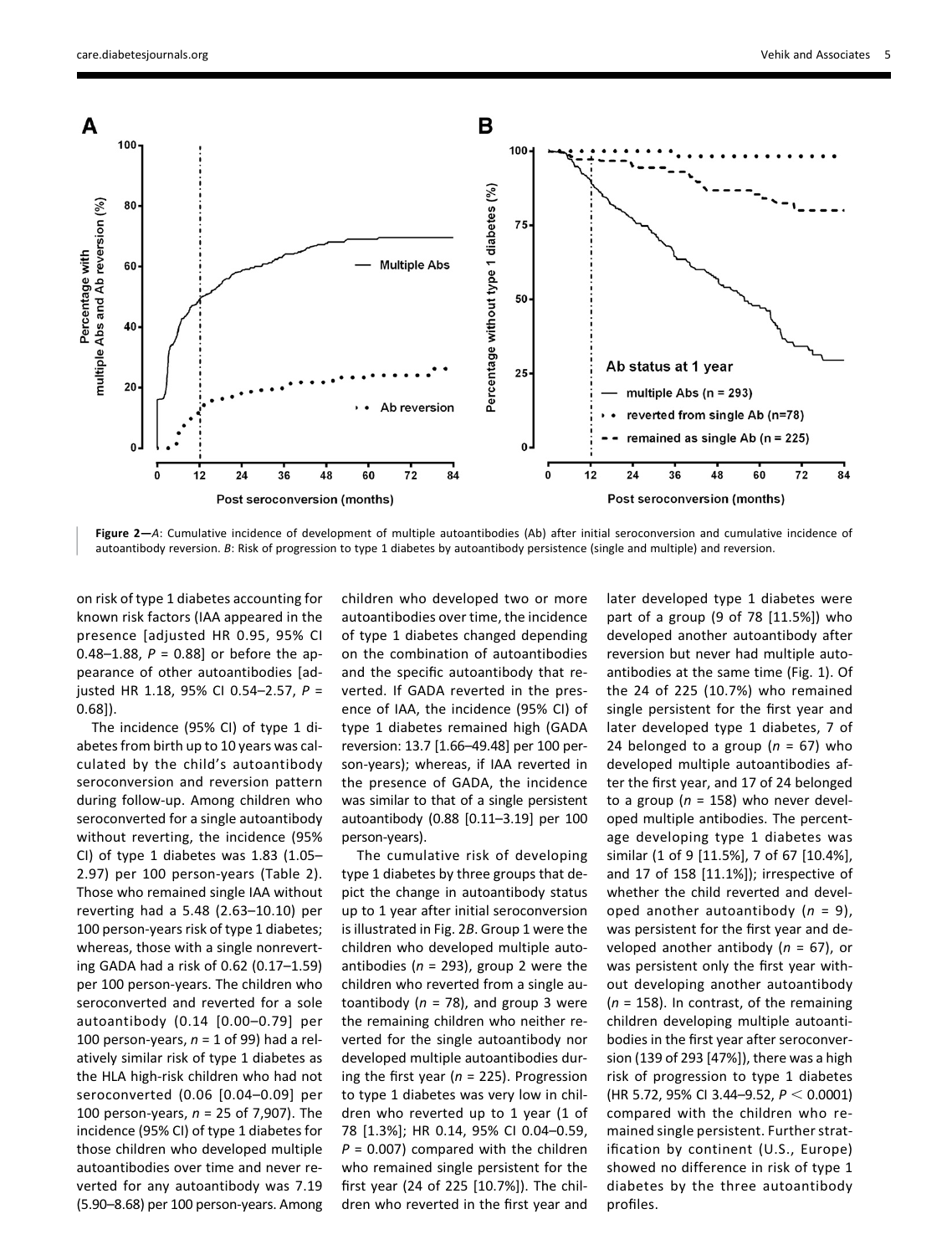|                                                                |         |                                          | Reversion pattern |                                               | Developed type 1 diabetes                            |                 |                                            |
|----------------------------------------------------------------|---------|------------------------------------------|-------------------|-----------------------------------------------|------------------------------------------------------|-----------------|--------------------------------------------|
| Maximum number of persistent Abs<br>developed during follow-up | Total N | Ab reversion pattern<br>during follow-up | N (% of total)    | Fluctuated* after reversion<br>N (% of total) | for type 1 diabetes (years)<br>Person-time follow up | 2               | per 100 person-years<br>Incidence (95% CI) |
| None                                                           | 7,907   |                                          |                   |                                               | 40,001.6                                             | 25              | $0.06(0.04 - 0.09)$                        |
| Single (1 Ab)                                                  | 225     | persistent<br>Remained                   | 126 (56.0)        |                                               | 874.7                                                | $\frac{6}{1}$   | 1.83 (1.05-2.97                            |
|                                                                |         | $\overline{A}$                           | 34 (15.1)         |                                               | 182.5                                                | $\overline{a}$  | 5.48 (2.63-10.1                            |
|                                                                |         | <b>GADA</b>                              | 86 (38.2)         |                                               | 645.8                                                | 4               | $0.62(0.17 - 1.59)$                        |
|                                                                |         | Reverted                                 | 99 (44.0)         | 14 (14.1)                                     | 701.3                                                |                 | $0.14(0.00 - 0.79)$                        |
|                                                                |         | Reverted IAA                             | 56 (24.9)         | 7(12.5)                                       | 405.9                                                |                 | $0.25(0.01 - 1.37)$                        |
|                                                                |         | Reverted GADA                            | 42 (18.7)         | 7(16.7)                                       | 289.3                                                | $\circ$         | $\circ$                                    |
| Multiple (2 Abs)                                               | 161     | Remained persistent 2 Abs                | 113 (70.2)        |                                               | 663.0                                                | 39              | $5.88(4.18 - 8.04)$                        |
|                                                                |         | IAA & GADA                               | 53 (32.9)         |                                               | 303.2                                                | 15              | $4.95(2.77 - 8.16)$                        |
|                                                                |         | IAA & IA2A                               | 32(19.9)          |                                               | 147.6                                                | 20              | 13.55 (8.28-20.93)                         |
|                                                                |         | GADA & IA2A                              | 28 (17.4)         |                                               | 212.1                                                | 4               | 1.89 (0.51-4.83)                           |
|                                                                |         | Reverted 1 Ab                            | 44 (27.3)         | 21 (47.7)                                     | 322.6                                                | G               | 2.79 (1.28-5.30)                           |
|                                                                |         | Reverted IAA, persistent GADA            | 29 (18.0)         | 14 (48.3)                                     | 226.8                                                |                 | $0.88(0.11 - 3.19)$                        |
|                                                                |         | persistent IA2A<br>Reverted IAA,         | 10(6.2)           | 5 (50.0)                                      | 63.6                                                 |                 | 6.29 (1.71-16.10)                          |
|                                                                |         | Reverted GADA, persistent IAA            | 3(1.9)            | 1(33.3)                                       | 14.6                                                 |                 | 13.70 (1.66-49.48)                         |
|                                                                |         | persistent IA2A<br>Reverted GADA,        | 1(1.2)            | $\frac{1}{2}$                                 | 7.5                                                  | $\circ$         |                                            |
|                                                                |         | Reverted 2 Abs                           | 4(2.5)            | 3(75.0)                                       | 22.9                                                 | $\sim$          | 8.73 (1.06-31.55)                          |
|                                                                |         | Reverted GADA & IAA                      | 3(1.9)            | 2(66.7)                                       | 16.1                                                 | $\sim$          | 12.42 (1.50-44.87)                         |
| Multiple (3 Abs)                                               | 210     | Remained persistent 3 Abs                | 151 (71.9)        |                                               | 839.2                                                | 69              | $8.22(6.4 - 10.41)$                        |
|                                                                |         | Reverted 1 Ab                            | 46 (21.9)         | 19(41.3)                                      | 315.9                                                | $\overline{21}$ | $6.65(4.12 - 10.16)$                       |
|                                                                |         | Reverted IAA                             | 30(14.3)          | 15 (50.0)                                     | 218.9                                                | $\overline{a}$  | $4.57(2.19 - 8.40)$                        |
|                                                                |         | Reverted GADA                            | 15(7.1)           | 3(20.0)                                       | 91.1                                                 | $\Omega$        | 10.98 (5.26-10.19)                         |
|                                                                |         | Reverted 2 Abs                           | 12(5.7)           | 9(75.5)                                       | 78.2                                                 | 6               | 7.67 (2.82-16.70)                          |
|                                                                |         | Reverted GADA & IAA                      | $8 (-0.1)$        | 5(62.5)                                       | 47                                                   | $\circ$         | 12.77 (4.68–27.79)                         |
|                                                                |         | Reverted 3 Abs                           | 1(0.5)            | 1 (100)                                       | 5.84                                                 |                 | $17.12(0.43 - 95.4)$                       |

Table 2—Number of autoantibodies the child developed and reverted during follow-up from birth to £10 years Table 2–Number of autoantibodies the child developed and reverted during follow-up from birth to  $\leq$ 10 years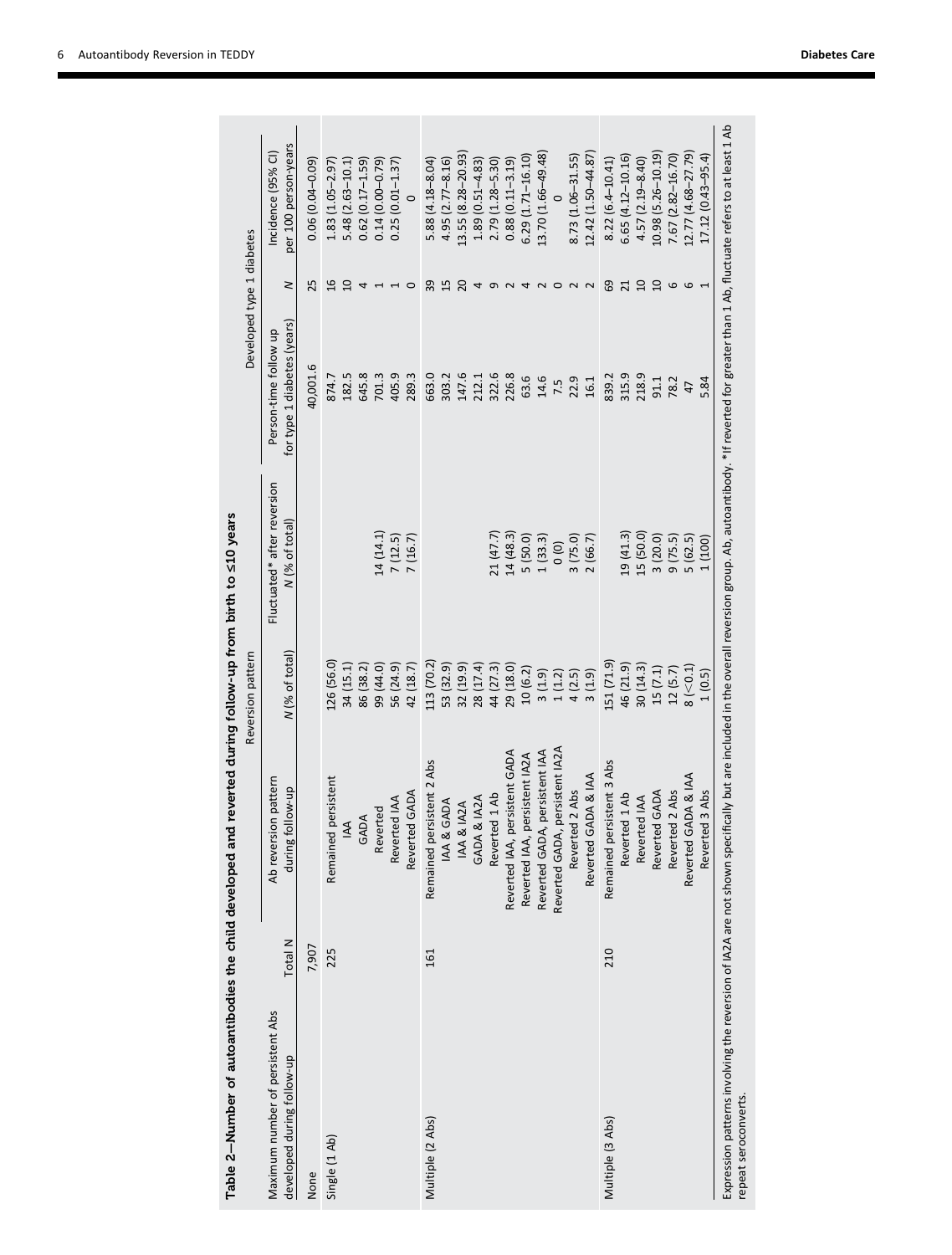# **CONCLUSIONS**

Reversion of diabetes-associated persistent autoantibodies varied by specific autoantibody and usually occurred within 2 years after seroconversion. Reversion was infrequent among those with multiple autoantibodies. A younger age at seroconversion for GADA conferred a higher risk of reversion; whereas, IAA was more likely to revert in children with HLA-DR3/3-DQ2/2 compared with HLA-DR3/4-DQ2/8. An important risk factor associated with reversion was an increase in autoantibody titer from seroconversion, which reduced the risk of reversion. Reversion of IAA and GADA both decreased the risk of further development of other autoantibodies. This study showed that reversion is linked to HLA-genotype, age, and decreasing titer and is less likely after the development of multiple autoantibodies. The risk of type 1 diabetes in children who reverted for single persistent GADA or IAA was similar to those TEDDY children who have not developed autoantibodies. However, there are different implications on the risk of type 1 diabetes when GADA or IAA reverted in the presence of another autoantibody. The observation that the incidence of type 1 diabetes remained high when GADA reverted in the presence of IAA would be consistent with a more aggressive  $\beta$ -cell autoimmunity at an earlier age associated with persistent IAA and DR4-DQ8. The IAA reversion in the presence of persistent GADA may be explained by a less aggressive  $\beta$ -cell autoimmunity associated with older age and DR3-DQ2. Knowledge of such diversity in risk allows for better risk profiling and affects study design and cohort selection.

Previous studies have primarily focused on number of autoantibodies (4,13), combinations of autoantibodies appearance (3,7,14,15), magnitude of autoantibody titer (1,16,17), and age at initial seroconversion to determine type 1 diabetes risk (4,14,18,19). Little has been published on the transient nature of autoantibodies and the associated risk of development of other autoantibodies and/or type 1 diabetes. Such studies have suggested that reversion of autoantibodies was likely due to assay variability/error (5,7), maternal autoantibody exposure in utero (20), and possibly an indicator of  $\beta$ -cell defects (7). It

is clear that reversion most likely occurs in those with a single autoantibody. The TEDDY study findings of 24% transience are consistent with the DAISY study (7), which showed 20% transience in those with a single confirmed autoantibody (i.e., positive on two or more blinded aliquots) at more than one sample/visit, and the 16% transience reported in the DIPP study (5). All three studies ensured minimal error or assay variation. TEDDY used two reference laboratories to confirm each positive sample and required positivity at both laboratories over two consecutive screening visits. Consistent with similar study populations, IAA had the highest incidence of reversion (5,21). Although, the reason for this higher incidence is unclear, it has been suggested that this might be due to maternal autoantibody exposure; however, determination of de novo production was not a major issue because this study's definition of persistent positive excluded maternal acquired autoantibodies, as defined previously (22). Nevertheless, maternal acquired autoantibodies could not be determined for 0.4% of the enrolled children, which may account for the 3 of 10 GADA-only children who reverted at a very early age  $(<$  1 year). Assessment of risk associated with further development of other autoantibodies and/or type 1 diabetes has been based on case-observation (5,7,22) or univariate in nature (23). This study provides evidence that a single transient autoantibody has limited influence on risk of type 1 diabetes; whereas, a single nontransient autoantibody confers a risk of 1.8 per 100 person-years.

Type 1 diabetes is a complex and heterogeneous disease process, as evidenced by geographical differences in incidence, progression rates, and genetics. The TEDDY study offers a unique opportunity in children with four major type 1 diabetes HLA-DR-DQ risk genotypes to dissect the etiopathogenesis of the appearance of a first autoantibody (14) and progression to clinical onset in relation to the dynamics of these autoantibodies. Transience in autoantibodies that are assumed indicators of the progression of  $\beta$ -cell autoimmunity to type 1 diabetes can support the notion that  $\beta$ -cell autoimmunity is a waxing-and-waning disease process. A better understanding on the development of known preclinical markers provides a chance to improve risk profiles and allow for identification of homogenous risk groups. These more specific risk groups can improve the prediction of those with imminent risk of clinical type 1 diabetes onset, define autoantibody screening intervals, and identify potential windows where environmental exposures may enhance or perhaps reduce risk.

Progression to type 1 diabetes is very low (risk) in those who only develop a single autoantibody (15%); whereas, 70% of those who develop multiple autoantibodies progress to type 1 diabetes, as reported from a geographically diverse pooled cohort of children (4). Autoantibody presentation is heterogeneous, with some acquiring multiple autoantibodies at relatively the same time, others developing multiple autoimmunity over months/years, some only developing one autoantibody, and others transient. This study identified three autoantibody profiles that have differential progression patterns within 1 year of initial seroconversion: 1) reversion, 2) multiple autoantibodies, and 3) single autoantibody. Integration of these three groups into the current schematic of risk profiling, which includes HLA genotype and first-degree relative, may reduce the apparent heterogeneity in risk status that has affected intervention trials (24).

The TEDDY study cohort is at high genetic risk for type 1 diabetes, and thus, all inferences are subject to such highrisk characteristics. However, this study's primary focus was on characteristics of appearance of  $\beta$ -cell autoimmunity and associated risk with type 1 diabetes independent of known risk factors. The TEDDY cohort is still very young, with the median follow-up age of only 5.7 years (interquartile range 2.7–7.6), so extrapolation of findings to adolescents and adults is limited. Nevertheless, compared with older study populations, TEDDY has a unique strength of capturing those children who rapidly develop diabetes at very young ages; as such, there are relatively few children developing type 1 diabetes with only one autoantibody (25). TEDDY's short screening interval permitted better capture of those who revert; thus, an ideal screening interval design would continue to screen those subjects who seroconvert and revert negative for at least an additional year after reversion. Future